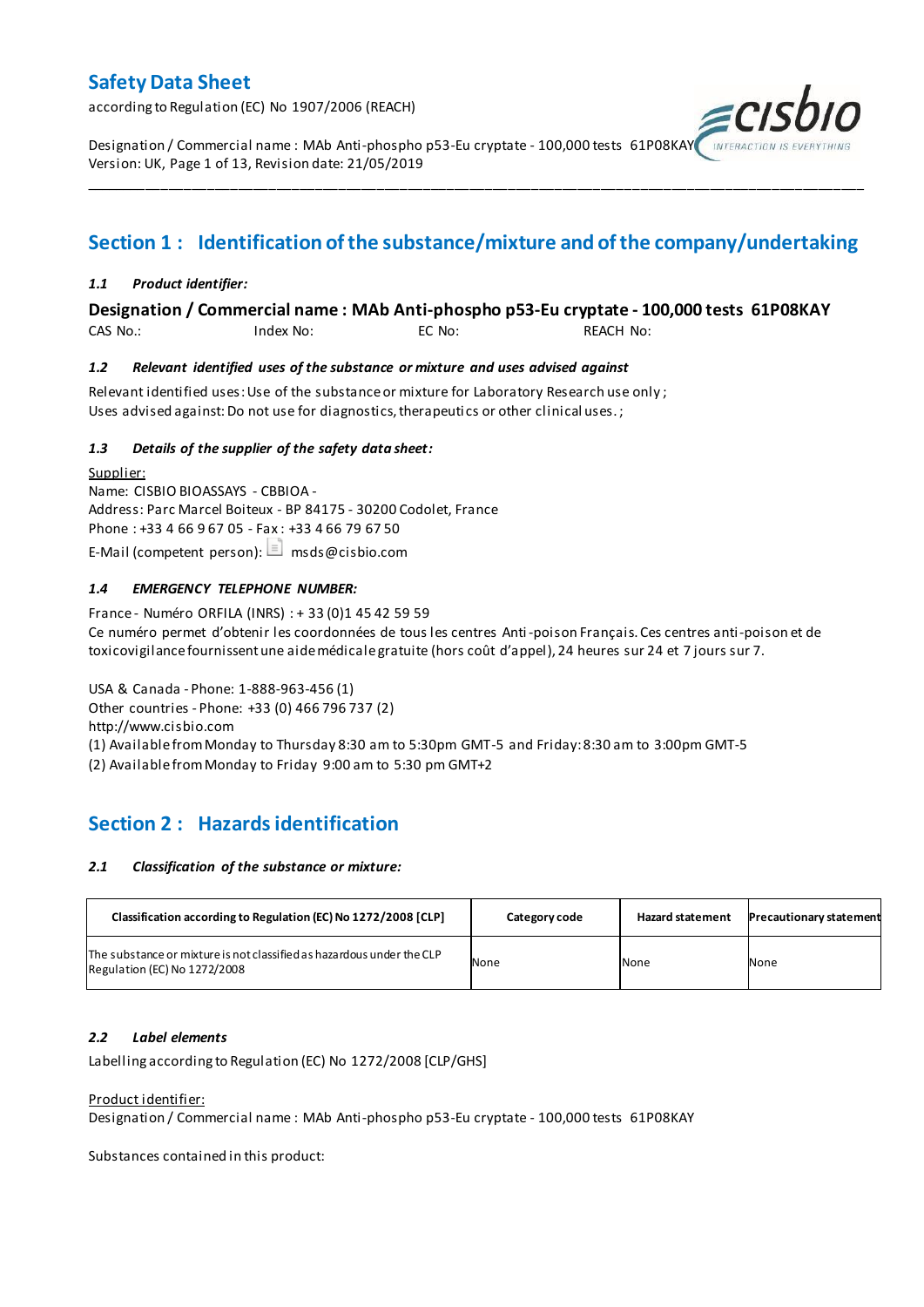according to Regulation (EC) No 1907/2006 (REACH)

Designation / Commercial name : MAb Anti-phospho p53-Eu cryptate - 100,000 tests 61P08KAY INTERACTION IS EVI Version: UK, Page 2 of 13, Revision date: 21/05/2019



Hazard pictograms

Signal word:

Hazard and precautionary statements:

#### *2.3 Other hazards*

The mixture does not contain substances classified as 'Substances of Very High Concern' (SVHC) >= 0.1% published by the European CHemicals Agency (ECHA) under article 57 of REACH. The mixture satisfies neither the PBT nor the vP vB criteria for mixtures in accordance with annexe XIII of the REACH regulations EC 1907/2006. ; Adverse human health effects and symptoms:

\_\_\_\_\_\_\_\_\_\_\_\_\_\_\_\_\_\_\_\_\_\_\_\_\_\_\_\_\_\_\_\_\_\_\_\_\_\_\_\_\_\_\_\_\_\_\_\_\_\_\_\_\_\_\_\_\_\_\_\_\_\_\_\_\_\_\_\_\_\_\_\_\_\_\_\_\_\_\_\_\_\_\_\_\_\_\_\_\_\_\_\_\_\_\_\_\_\_\_\_\_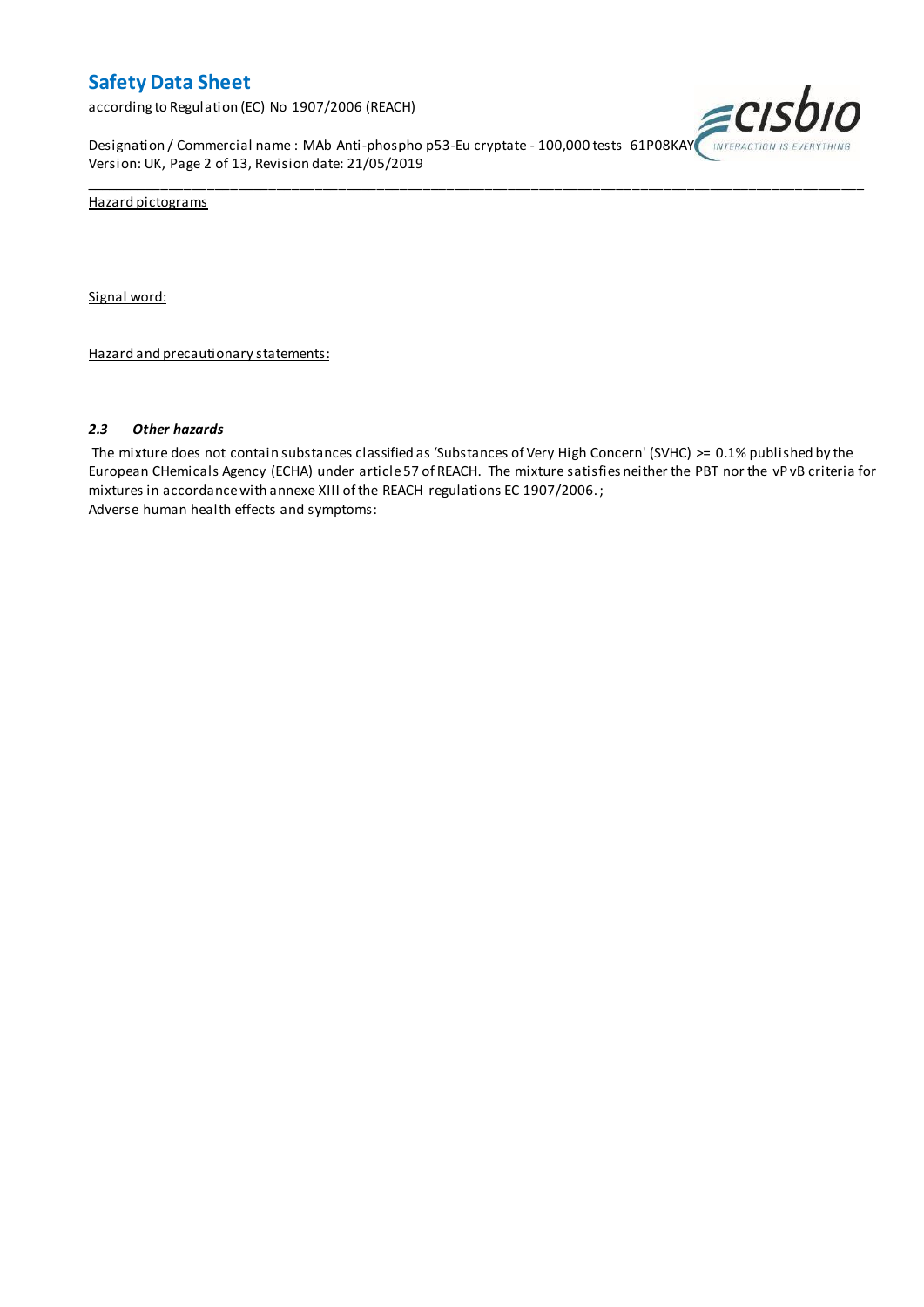according to Regulation (EC) No 1907/2006 (REACH)



Designation / Commercial name : MAb Anti-phospho p53-Eu cryptate - 100,000 tests 61P08KAY Version: UK, Page 3 of 13, Revision date: 21/05/2019

## **Section 3 : Composition/information on ingredients**

#### *3.2 Mixtures*

Hazardous ingredients:

| Substance name                                                               | CASn <sup>°</sup> | Index n° | EC n <sup>o</sup> | Classification according Regulation (EC) Concentration<br>No. 1272 [CLP] | (%)     | <b>SCL</b> | M-factor |
|------------------------------------------------------------------------------|-------------------|----------|-------------------|--------------------------------------------------------------------------|---------|------------|----------|
| $4-(2-$<br>hydroxyethyl)piperazin-<br>1-ylethanesulphonic 7365-45-9<br>lacid |                   |          | 230-907-9         |                                                                          | $< 3\%$ |            |          |

\_\_\_\_\_\_\_\_\_\_\_\_\_\_\_\_\_\_\_\_\_\_\_\_\_\_\_\_\_\_\_\_\_\_\_\_\_\_\_\_\_\_\_\_\_\_\_\_\_\_\_\_\_\_\_\_\_\_\_\_\_\_\_\_\_\_\_\_\_\_\_\_\_\_\_\_\_\_\_\_\_\_\_\_\_\_\_\_\_\_\_\_\_\_\_\_\_\_\_\_\_

Additional information:

Full text of H- and EUH-phrases: see SECTION 16.

### **Section 4 : First aid measures**

#### *4.1 Description of first aid measures*

**General information**:Do not leave affected person unattended. ;

**Following inhalation:**In case of respiratory tractirritation, consult a physician. ;

**Following skin contact**:After contact with skin, wash immediately with water ;

**Following eye contact**:After contact with the eyes, rinse with water with the eyelids open for a sufficient length of time, then consult an ophthalmologist immediately. ;

**Following ingestion**:Do NOT induce vomiting. ;

**Self-protection of the first aider**:

#### *4.2 Most important symptoms and effects, both acute and delayed*

Symptoms:No known symptoms to date. ; Effects:

#### *4.3 Indication of any immediate medical attention and special treatment needed*

Notes for the doctor:

## **Section 5 : Firefighting measures**

#### *5.1 Extinguishing media:*

**Suitable extinguishing media**:This product is not flammable. Use extinguishing agent suitable for type of surrounding fire ;

#### *5.2 Special hazards arising from the substance or mixture*

Hazardous combustion products:/

#### *5.3 Advice for fire-fighters*

Wear Protective clothing. ;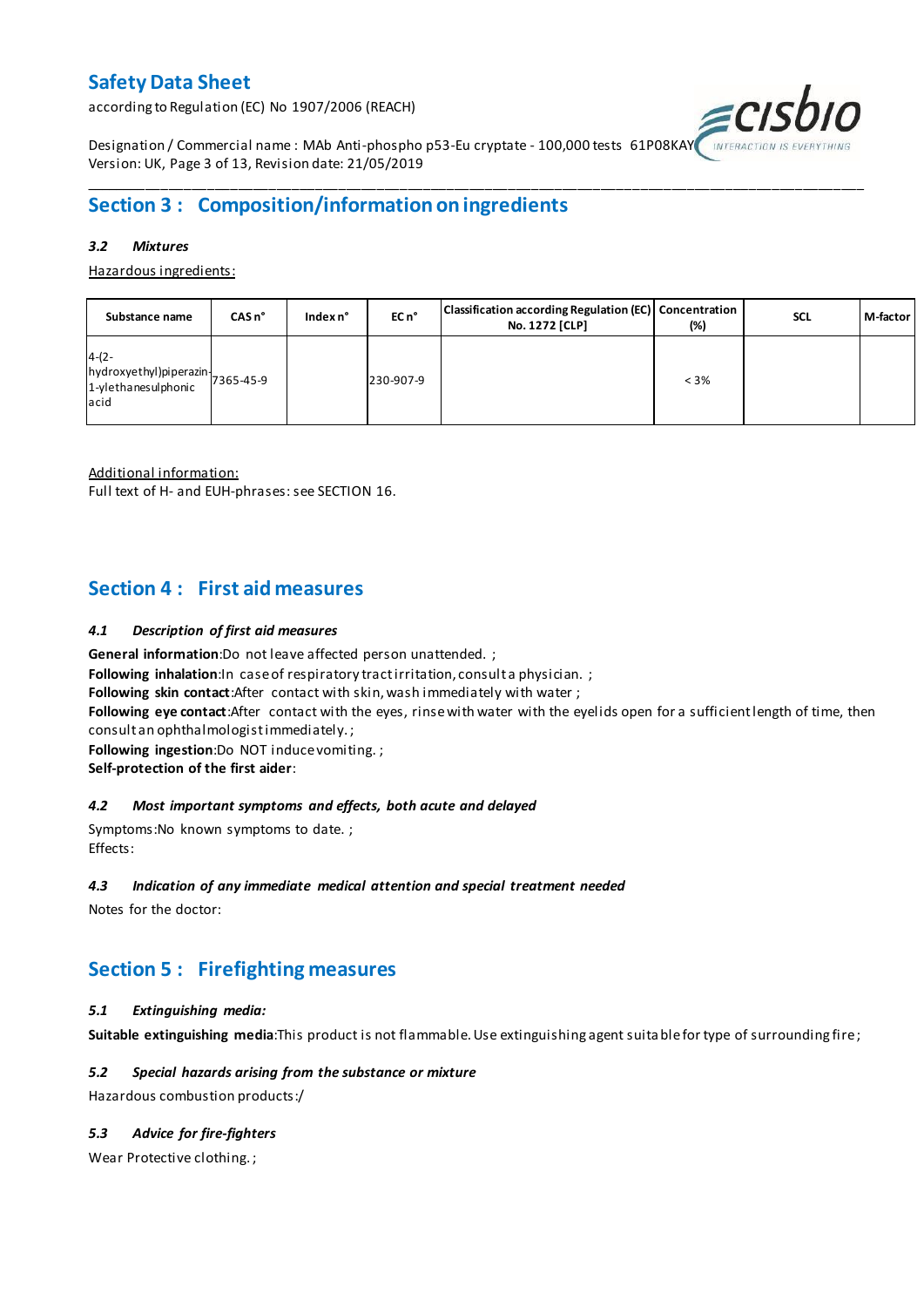according to Regulation (EC) No 1907/2006 (REACH)

Designation / Commercial name : MAb Anti-phospho p53-Eu cryptate - 100,000 tests 61P08KAY Version: UK, Page 4 of 13, Revision date: 21/05/2019

\_\_\_\_\_\_\_\_\_\_\_\_\_\_\_\_\_\_\_\_\_\_\_\_\_\_\_\_\_\_\_\_\_\_\_\_\_\_\_\_\_\_\_\_\_\_\_\_\_\_\_\_\_\_\_\_\_\_\_\_\_\_\_\_\_\_\_\_\_\_\_\_\_\_\_\_\_\_\_\_\_\_\_\_\_\_\_\_\_\_\_\_\_\_\_\_\_\_\_\_\_



### **Section 6 : Accidental release measures**

#### *6.1 Personal precautions, protective equipment and emergency procedures*

Emergency procedures: Provide adequate ventilation. ;

#### *6.2 Environmental precautions*

Do not allow to enter into surface water or drains. ;

#### *6.3 Methods and material for containment and cleaning up*

For cleaning up:Suitable material for taking up: Absorbing material, organic ; Other information:

#### *6.4 Reference to other sections*

Additional information:

## **Section 7 : Handling and storage**

#### *7.1 Precautions for safe handling*

Protective measures: Advice on safe handling: Avoid contact with skin, eyes and clothes.; Fire preventions:

Do not eat, drink or smoke in areas where reagents are handled. ; Advice on general occupational hygiene Handle in accordance with good industrial hygiene and safety practice;

#### *7.2 Conditions for safe storage, including any incompatibilities*

Technical measures and storage conditions: Requirements for storage rooms and vessels: Keep container tightly closed.; Hints on storage assembly: Materials to avoid: Further information on storage conditions:

#### *7.3 Specific end uses:*

Recommendations on specific end uses: Observe technical data sheet. ;

## **Section 8 : Exposure controls/personal protection**

#### *8.1 Control parameters*

Preliminary remark:

#### 8.1.1 Occupational exposure limits:

• France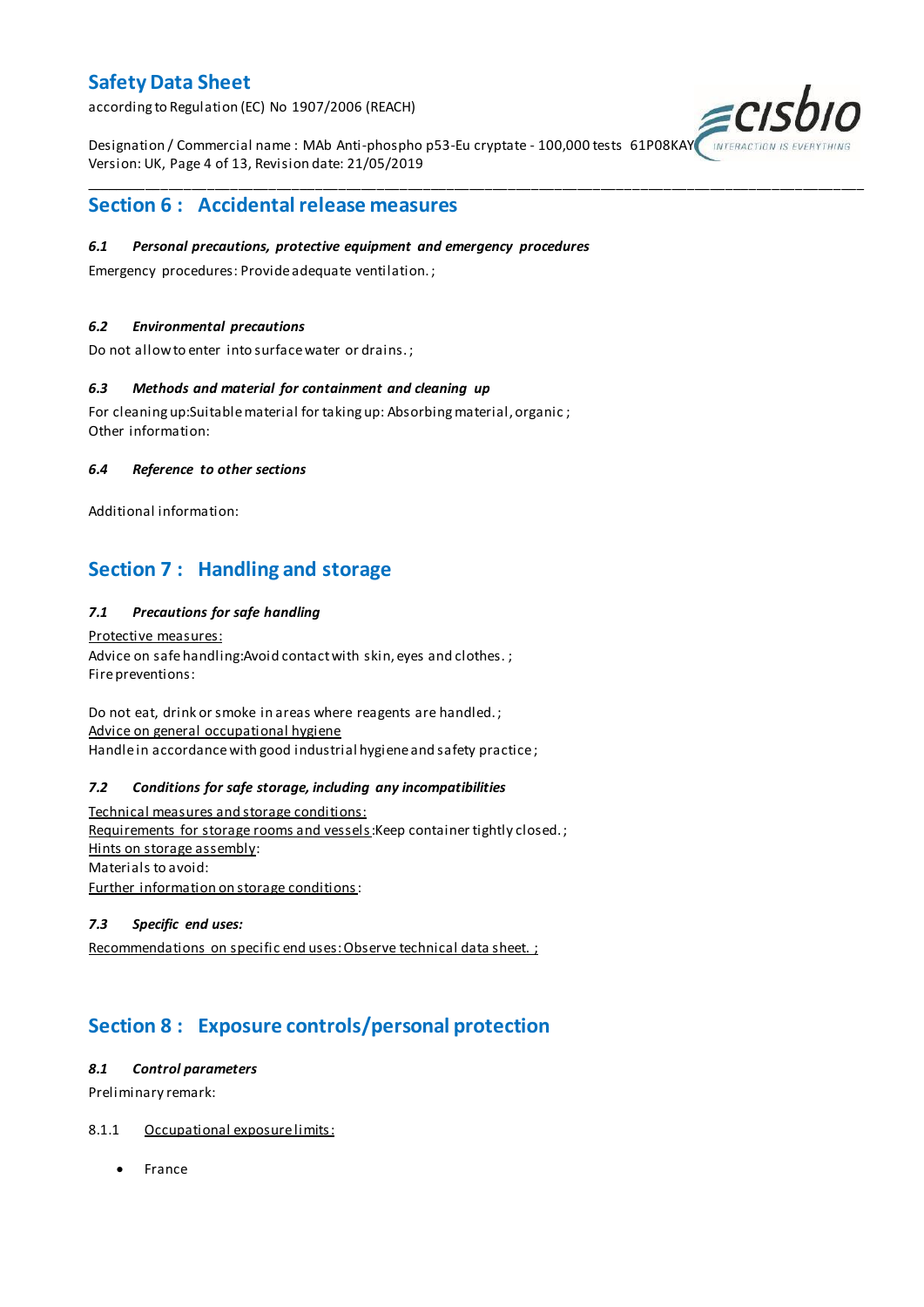according to Regulation (EC) No 1907/2006 (REACH)



Designation / Commercial name : MAb Anti-phospho p53-Eu cryptate - 100,000 tests 61P08KAY INTERACTION IS EVE Version: UK, Page 5 of 13, Revision date: 21/05/2019

| Source:                 | Informations relatives à la réglementation VME (France) : ED 984, 07.2012 |           |            |           |            |           |  |  |  |  |  |  |
|-------------------------|---------------------------------------------------------------------------|-----------|------------|-----------|------------|-----------|--|--|--|--|--|--|
| Substance               | EC-No.                                                                    | CAS-No    | VLE(mg/m3) | VLE (ppm) | VME(mg/m3) | VME (ppm) |  |  |  |  |  |  |
| 7365-45-9/230-<br>907-9 | 230-907-9                                                                 | 7365-45-9 |            |           |            |           |  |  |  |  |  |  |

#### • Spain

| Source :                | Limites de Exposicion Profesional para Agentes Quimicos en Espana<br>Instituto Nacional de Seguridade Higiene en el Trabajo<br><b>June 2015</b> |               |                  |              |                  |              |  |  |  |  |
|-------------------------|-------------------------------------------------------------------------------------------------------------------------------------------------|---------------|------------------|--------------|------------------|--------------|--|--|--|--|
| Substance               | EC-No.                                                                                                                                          | <b>CAS-No</b> | $VLA-EC$ (mg/m3) | VLA-EC (ppm) | $VLA-ED (mg/m3)$ | VLA-ED (ppm) |  |  |  |  |
| 7365-45-9/230-<br>907-9 | 230-907-9                                                                                                                                       | 7365-45-9     |                  |              |                  |              |  |  |  |  |

#### **•** Germany

| Source:             | TRGS 900, June 2015, BAuA |               |               |           |  |  |  |  |  |  |  |
|---------------------|---------------------------|---------------|---------------|-----------|--|--|--|--|--|--|--|
| Substance           | EC-No.                    | <b>CAS-No</b> | $AGW$ (mg/m3) | AGW (ppm) |  |  |  |  |  |  |  |
| 7365-45-9/230-907-9 | 230-907-9                 | 7365-45-9     |               |           |  |  |  |  |  |  |  |

- Italia
- **•** Greece
- $\bullet$  UK

r

OSHA (USA)

| Source:                       |        | Occupational Safety and Health Administration (OSHA) Permissible Exposure Limits (PELS) from 29 CFR 1910.1000 |  |                                                                                               |                                                                      |                                                                        |  |  |  |  |  |  |
|-------------------------------|--------|---------------------------------------------------------------------------------------------------------------|--|-----------------------------------------------------------------------------------------------|----------------------------------------------------------------------|------------------------------------------------------------------------|--|--|--|--|--|--|
| Substance                     | EC-No. | <b>OSHA Permissible</b><br><b>CAS-No</b><br>8-hour TWA (ppm)                                                  |  | <b>OSHA Permissible</b><br>Exposure Limit (PEL)   Exposure Limit (PEL) 8-<br>hour TWA (mg/m3) | <b>OSHA Permissible</b><br><b>Exposure Limit (PEL)</b><br>STEL (ppm) | <b>OSHA Permissible</b><br><b>Exposure Limit (PEL)</b><br>STEL (mg/m3) |  |  |  |  |  |  |
| 7365-45-9 / 230-907 230-907-9 |        | 7365-45-9                                                                                                     |  |                                                                                               |                                                                      |                                                                        |  |  |  |  |  |  |

#### 8.1.2 Biological limit values (Germany):

| List of recommended health-based biological limit values (BLVs) and biological guidance values (BGVs), June 2014<br>Source: |
|-----------------------------------------------------------------------------------------------------------------------------|
|-----------------------------------------------------------------------------------------------------------------------------|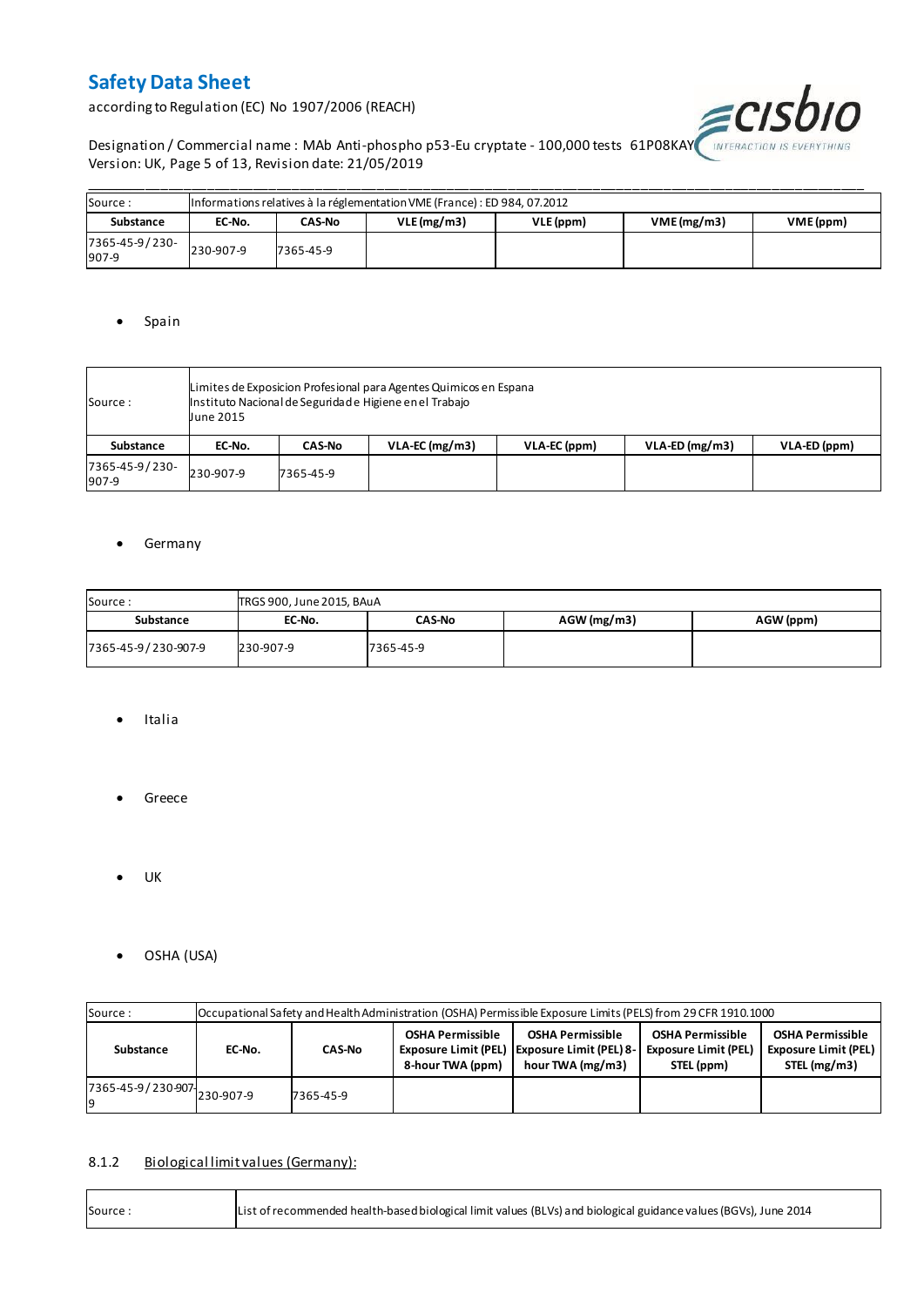according to Regulation (EC) No 1907/2006 (REACH)



Designation / Commercial name : MAb Anti-phospho p53-Eu cryptate - 100,000 tests 61P08KAY Version: UK, Page 6 of 13, Revision date: 21/05/2019

| Substance           | EC-No.    | CAS-No    | $BLV$ (mg/m3) | BLV (ppm) |
|---------------------|-----------|-----------|---------------|-----------|
| 7365-45-9/230-907-9 | 230-907-9 | 7365-45-9 |               |           |

#### 8.1.3 Exposure limits at intended use (Germany):

| Source:             | TRGS 903, November 2015, BAuA |           |             |           |  |  |  |  |  |  |
|---------------------|-------------------------------|-----------|-------------|-----------|--|--|--|--|--|--|
| Substance           | EC-No.                        | CAS-No    | BGW (mg/m3) | BGW (ppm) |  |  |  |  |  |  |
| 7365-45-9/230-907-9 | 230-907-9                     | 7365-45-9 |             |           |  |  |  |  |  |  |

#### 8.1.4 DNEL/PNEC-values:

#### • DNEL worker

| Source:                 |        | <b>GESTIS</b> - substance database |                                                 |                                                          |                                                           |                                 |                                                                            |                                    |                                                                                 |
|-------------------------|--------|------------------------------------|-------------------------------------------------|----------------------------------------------------------|-----------------------------------------------------------|---------------------------------|----------------------------------------------------------------------------|------------------------------------|---------------------------------------------------------------------------------|
| Substance               | EC-No. | <b>CAS-No</b>                      | Acute - dermal,<br>local effects<br>(mg/kg/day) | $Long-term -$<br>dermal, local<br>effects<br>(mg/kg/day) | Long-term –<br>dermal.<br>systemic effects<br>(mg/kg/day) | $Acute -$<br>linhalation. local | $Acute -$<br>inhalation.<br>vuleffects (mg/m3) systemic effects<br>(mg/m3) | $Long-term -$<br>inhalation, local | $Long-term -$<br>inhalation.<br>~~ leffects (mg/m3) systemic effects<br>(mg/m3) |
| 7365-45-9/<br>230-907-9 |        | 230-907-97365-45-9                 |                                                 |                                                          |                                                           |                                 | 23.5-23.5                                                                  |                                    |                                                                                 |

#### DNEL consumer

| Source:                       |        | GESTIS - substance database |                                               |                                                          |                                                             |                              |                                                                           |                                  |                                                                              |  |  |  |  |  |
|-------------------------------|--------|-----------------------------|-----------------------------------------------|----------------------------------------------------------|-------------------------------------------------------------|------------------------------|---------------------------------------------------------------------------|----------------------------------|------------------------------------------------------------------------------|--|--|--|--|--|
| Substance                     | EC-No. | <b>CAS-No</b>               | Acute-dermal.<br>local effects<br>(mg/kg/day) | $Long-term -$<br>dermal, local<br>effects<br>(mg/kg/day) | $Long-term -$<br>dermal,<br>systemic effects<br>(mg/kg/day) | Acute –<br>inhalation, local | $Acute -$<br>inhalation.<br>"leffects (mg/m3) systemic effects<br>(mg/m3) | Long-term –<br>inhalation, local | $Long-term -$<br>inhalation.<br>weffects (mg/m3) systemic effects<br>(mg/m3) |  |  |  |  |  |
| $7365 - 45 - 9/$<br>230-907-9 |        | 230-907-97365-45-9          |                                               |                                                          |                                                             |                              |                                                                           |                                  |                                                                              |  |  |  |  |  |

#### DNEL remark:

• PNEC

| Source:         | <b>INERIS</b>                  |               |            |                                                                                                                  |  |  |              |  |                      |  |            |              |                      |  |  |
|-----------------|--------------------------------|---------------|------------|------------------------------------------------------------------------------------------------------------------|--|--|--------------|--|----------------------|--|------------|--------------|----------------------|--|--|
| Substance       |                                |               |            | PNEC AQUATIC                                                                                                     |  |  |              |  |                      |  |            |              | <b>PNEC Sediment</b> |  |  |
|                 | EC-No.                         | <b>CAS-No</b> | freshwater |                                                                                                                  |  |  | marine water |  | intermittent release |  | freshwater | marine water |                      |  |  |
|                 |                                |               |            | (mg/L)  (mg/kg)  (ppm)  (mg/L)  (mg/kg) (ppm)  (mg/L)  (mg/kg)  (ppm)  (mg/L) (mg/kg) (ppm) (mg/L) (mg/kg) (ppm) |  |  |              |  |                      |  |            |              |                      |  |  |
| 7365-45-9<br>19 | / 230-907- 230-907-9 7365-45-9 |               |            |                                                                                                                  |  |  |              |  |                      |  |            |              |                      |  |  |

| Source:          | <b>INERIS</b> |               |                    |                                      |                |                               |  |  |  |  |  |
|------------------|---------------|---------------|--------------------|--------------------------------------|----------------|-------------------------------|--|--|--|--|--|
| <b>Substance</b> | EC-No.        | <b>CAS-No</b> | <b>Others</b>      |                                      |                |                               |  |  |  |  |  |
|                  |               |               | PNEC soil          | PNEC sewage treatment<br>plant       | PNEC air       | PNEC secondary<br>poisoning   |  |  |  |  |  |
|                  |               |               | (mg/kg)<br>l(mg/L) | (mg/kg)<br>$(ppm)$ $(mg/L)$<br>(ppm) | (mg/L) (mg/kg) | (ppm) (mg/L) (mg/kg)<br>(ppm) |  |  |  |  |  |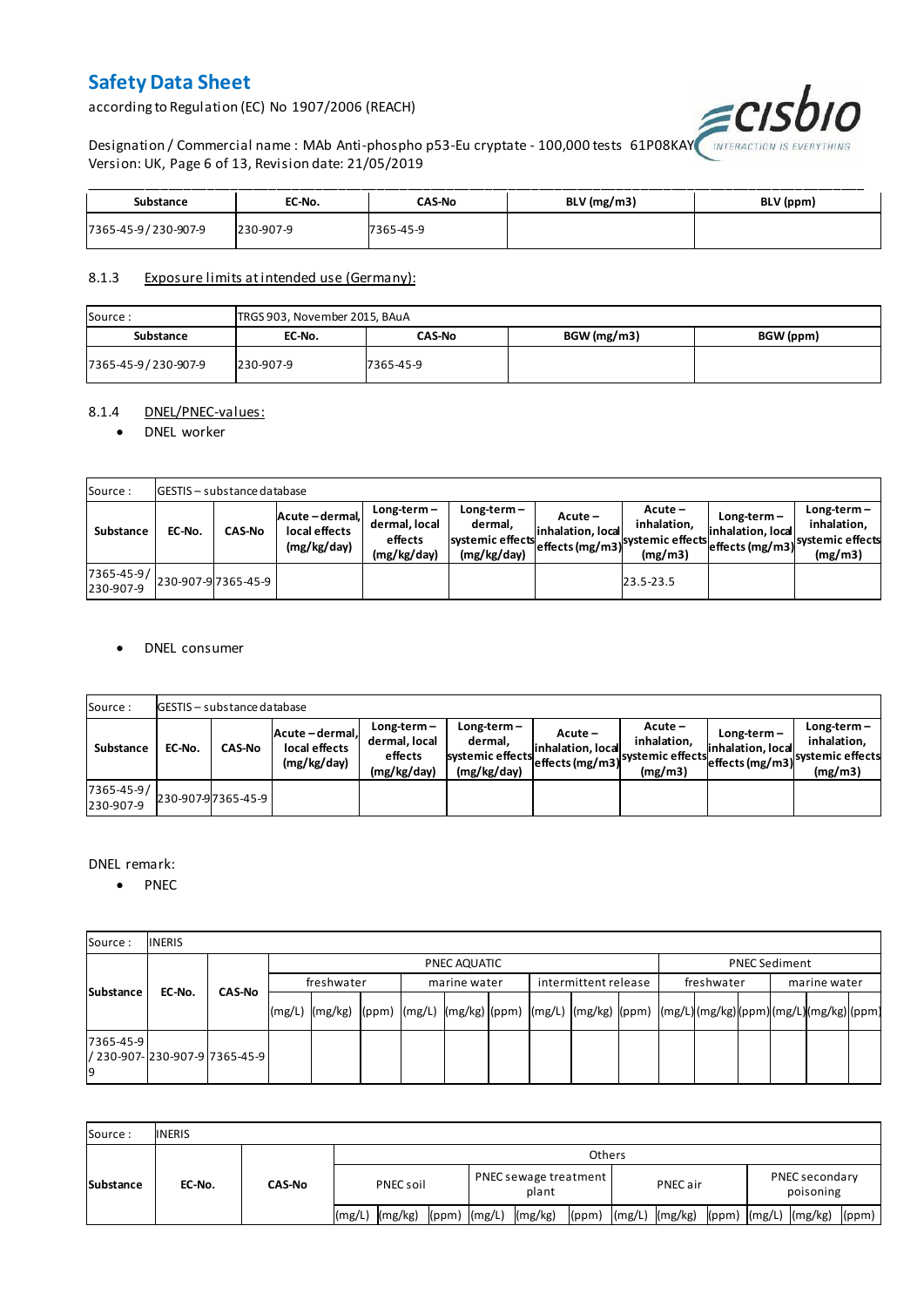according to Regulation (EC) No 1907/2006 (REACH)



Designation / Commercial name : MAb Anti-phospho p53-Eu cryptate - 100,000 tests 61P08KAY INTERACTION IS I Version: UK, Page 7 of 13, Revision date: 21/05/2019

| 7365-45-9/<br>230-907-9 230-907-9 | 7365-45-9 |  |  |  |  |  |  |
|-----------------------------------|-----------|--|--|--|--|--|--|

PNEC remark: Control parameters remark:

#### *8.2 Exposure controls*

8.2.1 Appropriate engineering controls:

8.2.2 Personal protective equipment:

**Eye / Face protection**: Safety glasses with side-shields ; **Skin protection**:Gloves ;

**Respiratory protection**:Ensure adequate ventilation ;

**Thermal hazards**:

8.2.3 Environmental exposure controls:

## **Section 9 : Physical and chemical properties**

#### *9.1 Information on basic physical and chemical properties*

| Appearance            |             |
|-----------------------|-------------|
| Physical state        | Liquid;     |
| Colour                | Colorless ; |
| Odour                 |             |
| Odour threshold (ppm) |             |

|                                                             |                                       | Value | Concentration<br>(mol/L) | Method | Temperature (°C) | Pressure (kPa) | Remark |
|-------------------------------------------------------------|---------------------------------------|-------|--------------------------|--------|------------------|----------------|--------|
| pH                                                          |                                       |       |                          |        |                  |                |        |
| Melting point (°C)                                          |                                       |       |                          |        |                  |                |        |
| Freezing point (°C)                                         |                                       |       |                          |        |                  |                |        |
| Initial boiling point/boiling range (°C)                    |                                       |       |                          |        |                  |                |        |
| Flash point (°C)                                            |                                       |       |                          |        |                  |                |        |
| Evaporation rate (kg/m <sup>2</sup> /h)                     |                                       |       |                          |        |                  |                |        |
| Flammability (type : ) (%)                                  |                                       |       |                          |        |                  |                |        |
| Upper/lower<br>flammability or explosive<br>limits          | Upper explosive limit<br>(%)          |       |                          |        |                  |                |        |
|                                                             | Lower explosive limit (%)             |       |                          |        |                  |                |        |
| Vapour pressure (kPa)                                       |                                       |       |                          |        |                  |                |        |
| Vapour density (g/cm <sup>3</sup> )                         |                                       |       |                          |        |                  |                |        |
|                                                             | Density (g/cm <sup>3</sup> )          |       |                          |        |                  |                |        |
| Densities                                                   | Relative density (g/cm <sup>3</sup> ) |       |                          |        |                  |                |        |
|                                                             | Bulk density (g/cm <sup>3</sup> )     |       |                          |        |                  |                |        |
|                                                             | Critical density (g/cm <sup>3</sup> ) |       |                          |        |                  |                |        |
| Solubility (Type: ) (g/L)                                   |                                       |       |                          |        |                  |                |        |
| Partition coefficient (log Pow)<br>n-octanol/water at pH :  |                                       |       |                          |        |                  |                |        |
| Auto-ignition temperature (°C)                              |                                       |       |                          |        |                  |                |        |
| Decomposition temperature (°C)<br>Decomposition energy : kJ |                                       |       |                          |        |                  |                |        |
| Viscosity                                                   | Viscosity, dynamic (poiseuille)       |       |                          |        |                  |                |        |
|                                                             | Viscosity, cinematic $(cm3/s)$        |       |                          |        |                  |                |        |
| Oxidising properties                                        |                                       |       |                          |        |                  |                |        |
| Explosive properties                                        |                                       |       |                          |        |                  |                |        |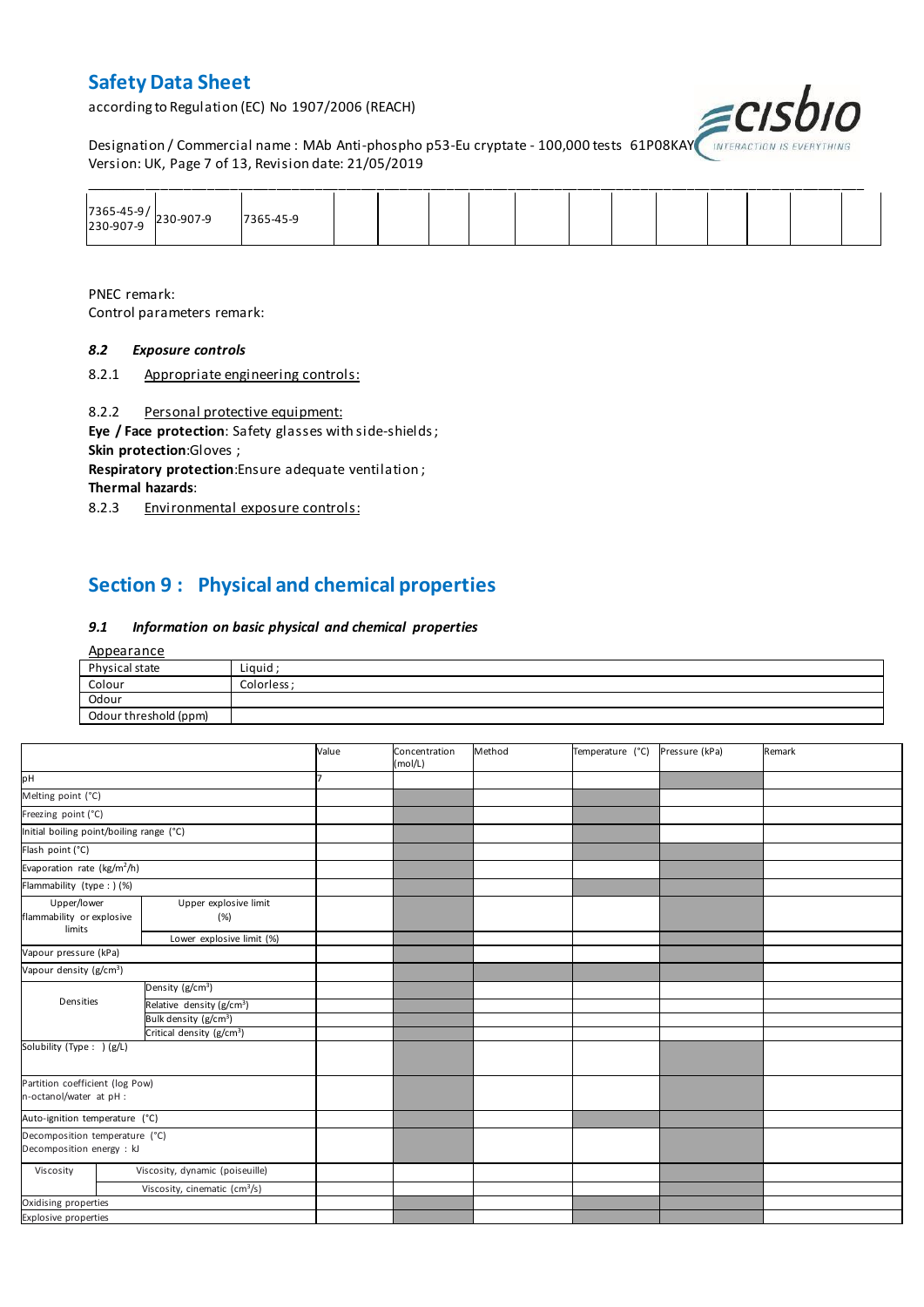according to Regulation (EC) No 1907/2006 (REACH)



Designation / Commercial name : MAb Anti-phospho p53-Eu cryptate - 100,000 tests 61P08KAY Version: UK, Page 8 of 13, Revision date: 21/05/2019

\_\_\_\_\_\_\_\_\_\_\_\_\_\_\_\_\_\_\_\_\_\_\_\_\_\_\_\_\_\_\_\_\_\_\_\_\_\_\_\_\_\_\_\_\_\_\_\_\_\_\_\_\_\_\_\_\_\_\_\_\_\_\_\_\_\_\_\_\_\_\_\_\_\_\_\_\_\_\_\_\_\_\_\_\_\_\_\_\_\_\_\_\_\_\_\_\_\_\_\_\_

#### *9.2 Other information:*

No other relevant data available

# **Section 10 : Stability and reactivity**

*10.1 Reactivity* This material is considered to be non-reactive under normal use conditions. ;

- *10.2 Chemical stability*
- *10.3 Possibility of hazardous reactions*
- *10.4 Conditions to avoid:*
- *10.5 Incompatible materials:*
- *10.6 Hazardous decomposition products:*

Does not decompose when used for intended uses. ;

### **Section 11 : Toxicological information**

Toxicokinetics, metabolism and distribution

#### *11.1 Information on toxicological effects*

#### **Substances**

**Acute toxicity**

Animal data: Acute oral toxicity:

Acute dermal toxicity:

Acute inhalative toxicity:

Practical experience / human evidence: Assessment / Classification: General Remark:

**Skin corrosion/irritation**

Animal data:

In-vitro skin test method: In-vitro skin test result: Assessment / Classification:

**Eye damage/irritation**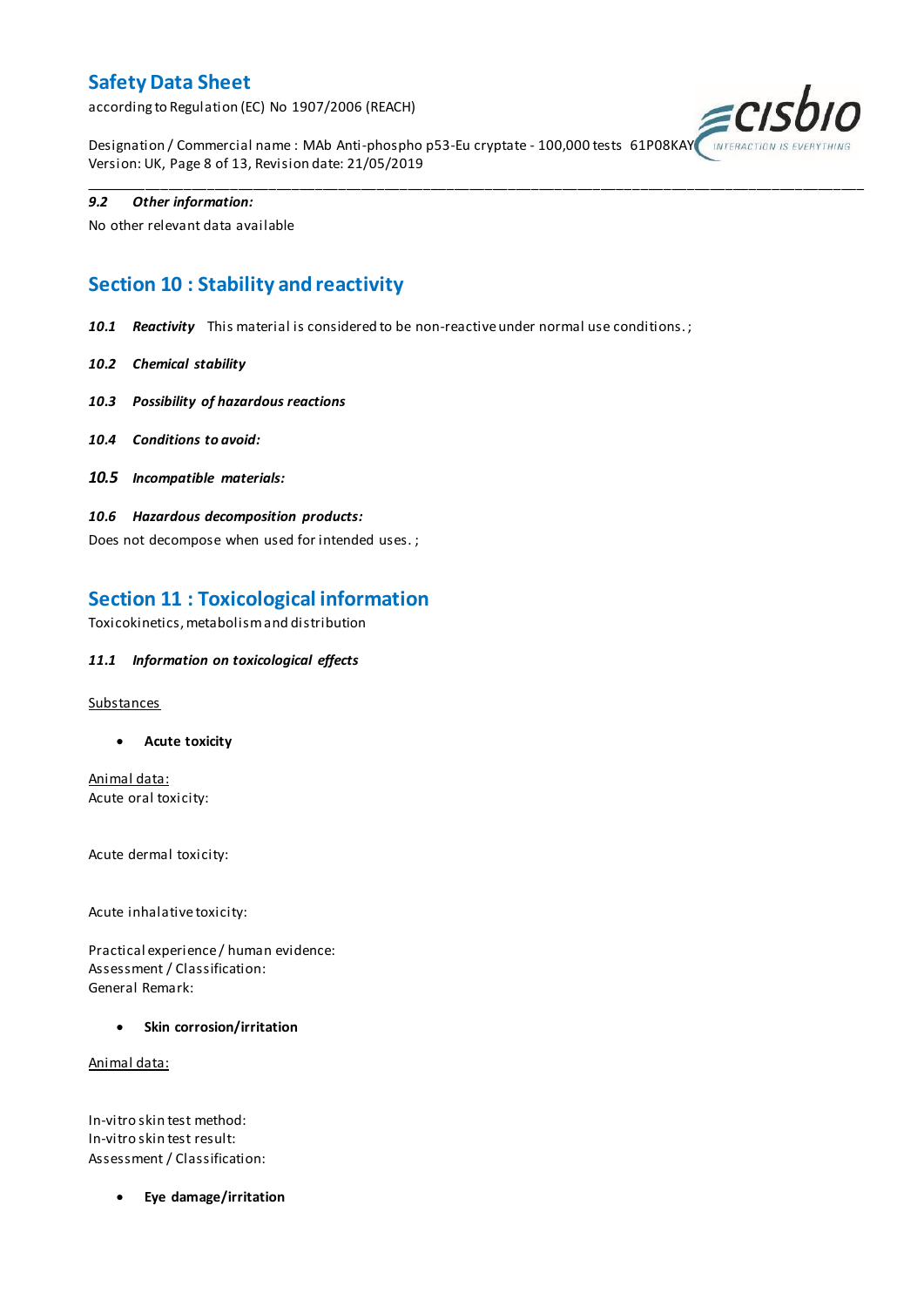according to Regulation (EC) No 1907/2006 (REACH)



Designation / Commercial name : MAb Anti-phospho p53-Eu cryptate - 100,000 tests 61P08KAY Version: UK, Page 9 of 13, Revision date: 21/05/2019

\_\_\_\_\_\_\_\_\_\_\_\_\_\_\_\_\_\_\_\_\_\_\_\_\_\_\_\_\_\_\_\_\_\_\_\_\_\_\_\_\_\_\_\_\_\_\_\_\_\_\_\_\_\_\_\_\_\_\_\_\_\_\_\_\_\_\_\_\_\_\_\_\_\_\_\_\_\_\_\_\_\_\_\_\_\_\_\_\_\_\_\_\_\_\_\_\_\_\_\_\_

#### Animal data:

In vitro eye test method: In vitro eye test result: Assessment / Classification:

- **CMR effects (carcinogenity, mutagenicity and toxicity for reproduction)**
	- o Germ cell mutagenicity:

Animal data:

Assessment / Classification:

o Carcinogenicity

Practical experience / human evidence: Animal data:

Other information: Assessment / Classification:

o Reproductive toxicity

Practical experience / human evidence: Animal data:

Other information: Assessment / Classification:

Overall assessment on CMR properties:

- **Specific target organ toxicity (single exposure)**
	- o STOT SE 1 and 2

Animal data:

Other information:

o STOT SE 3

Practical experience / human evidence:

Other information: Assessment / Classification:

#### **Specific target organ toxicity (repeated exposure)**

Practical experience / human evidence: Animal data:

Assessment / Classification: Other information

**Aspiration hazard**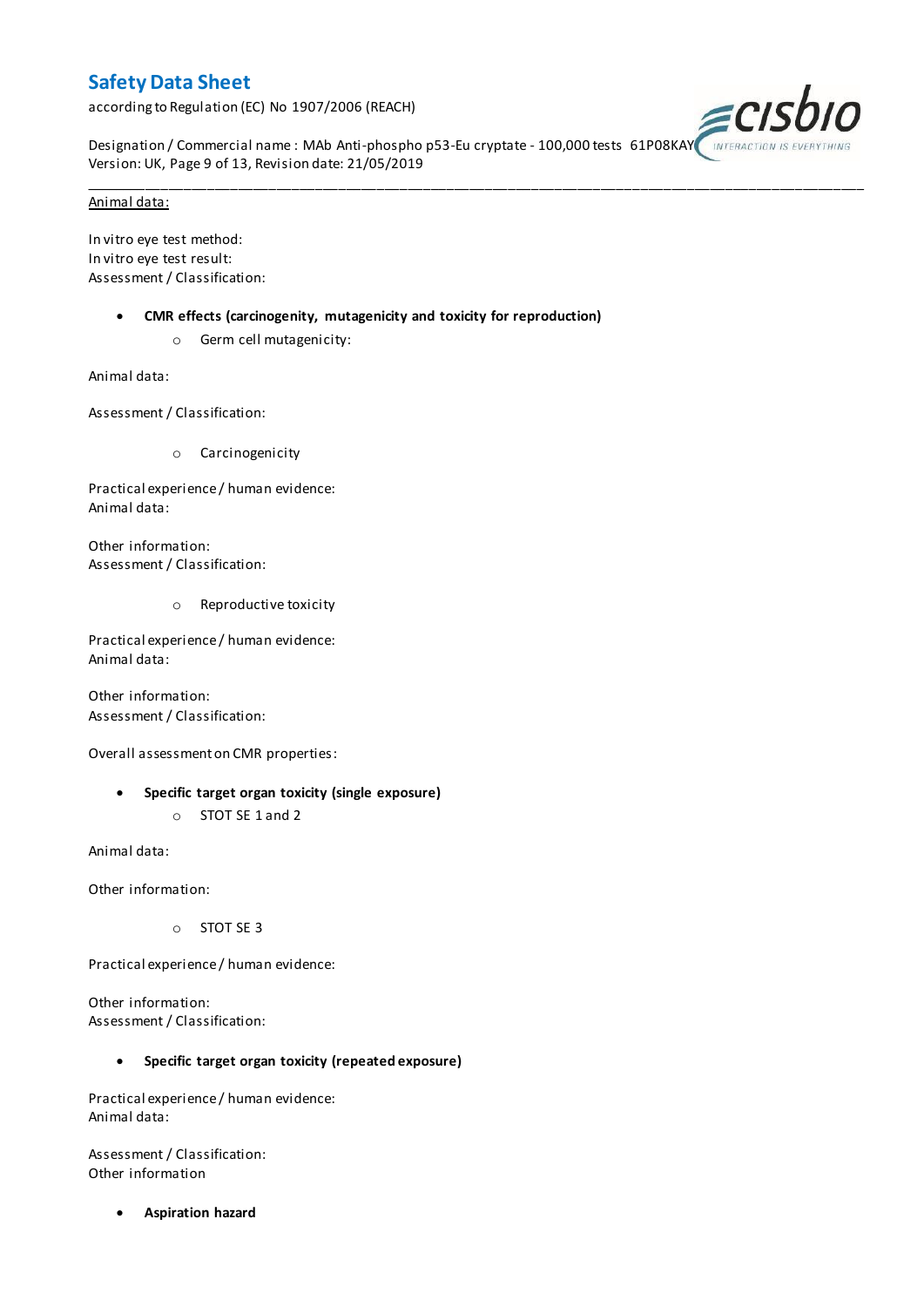according to Regulation (EC) No 1907/2006 (REACH)



Designation / Commercial name : MAb Anti-phospho p53-Eu cryptate - 100,000 tests 61P08KAY Version: UK, Page 10 of 13, Revision date: 21/05/2019

Practical experience / human evidence: Experimental data: viscosity data: see SECTION 9. Assessment / Classification: Remark:

11.1.1 Mixtures No toxicological information is available for the mixture itself

### **Section 12 : Ecological information**

In case that test data regarding one endpoint/differentiation exist for the mixture itself, the classification is carried out according to the substance criteria (excluding biodegradation and bioaccumulation). If no test data exist, the criteria for mixture classification has to be used (calculation method) in this case the toxicological data of the ingredients are shown.

\_\_\_\_\_\_\_\_\_\_\_\_\_\_\_\_\_\_\_\_\_\_\_\_\_\_\_\_\_\_\_\_\_\_\_\_\_\_\_\_\_\_\_\_\_\_\_\_\_\_\_\_\_\_\_\_\_\_\_\_\_\_\_\_\_\_\_\_\_\_\_\_\_\_\_\_\_\_\_\_\_\_\_\_\_\_\_\_\_\_\_\_\_\_\_\_\_\_\_\_\_

### *12.1 Aquatic toxicity:*

Acute (short-term) fish toxicity

Chronic (long-term) fish toxicity

Acute (short-term) toxicity to crustacea

Chronic (long-term) toxicity to crustacea

Acute (short-term) toxicity to algae and cyanobacteria

Toxicity to microorganisms and other aquatic plants / organisms

Assessment / Classification:

#### *12.2 Persistence and degradability*

Biodegradation:

Abiotic Degradation:

Assessment / Classification:

#### *12.3 Bioaccumulative potential*

Bioconcentration factor (BCF):

#### *12.4 Mobility in soil*

#### *12.5 Results of PBT and vPvB assessment*

*12.6 Other adverse effects:*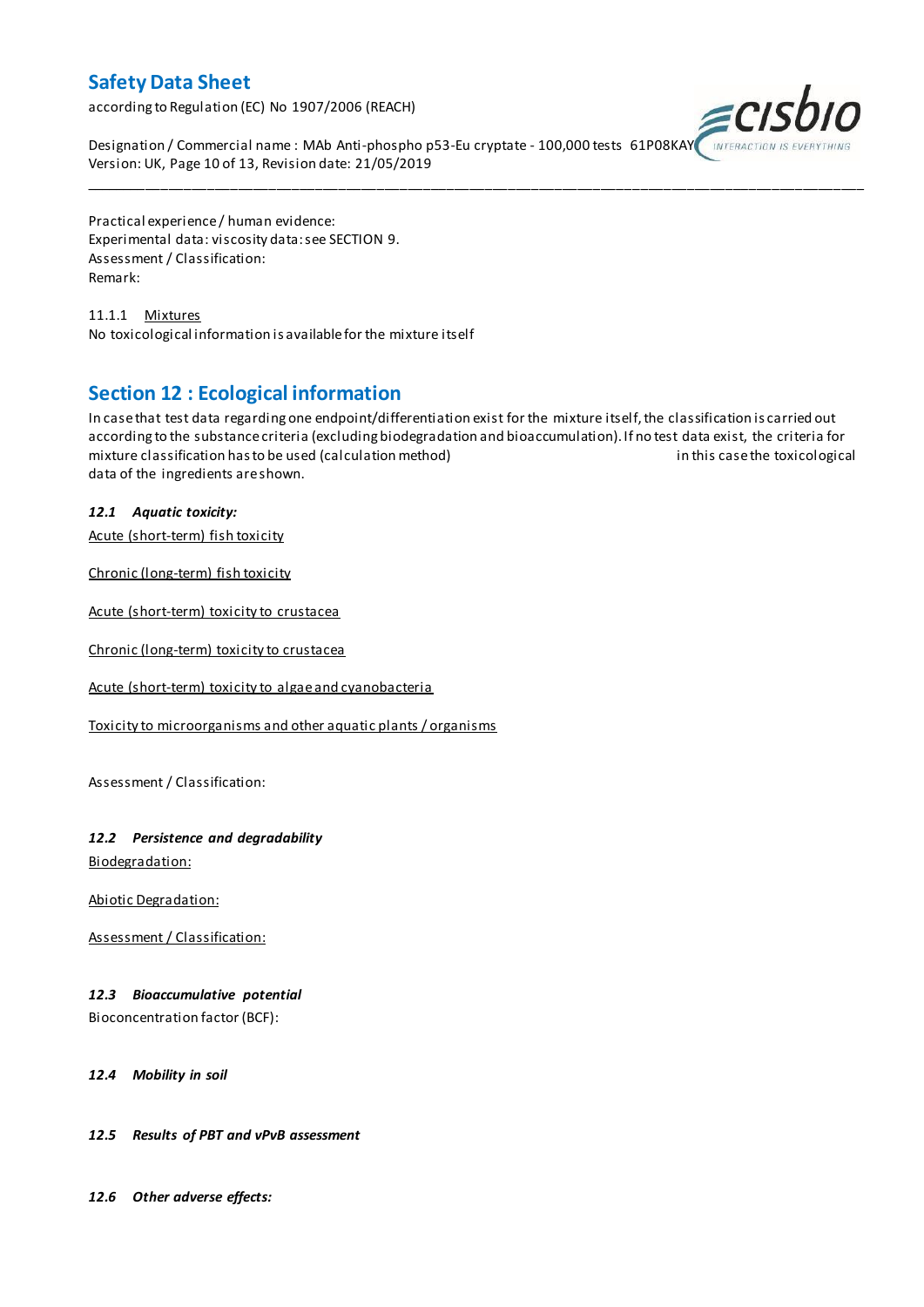according to Regulation (EC) No 1907/2006 (REACH)

Designation / Commercial name : MAb Anti-phospho p53-Eu cryptate - 100,000 tests 61P08KAY Version: UK, Page 11 of 13, Revision date: 21/05/2019



Additional ecotoxicological information:

# **Section 13 : Disposal considerations**

#### *13.1 Waste treatment methods*

Waste treatment options:Dispose of waste according to applicable legislation. ;

*Transport in bulk according to Annex II of MARPOL 73/78 and the IBC Code*

### **Section 14 : Transport information**

ADR/RID/AND/IMDG/IATA

| UN No.                     |  |
|----------------------------|--|
| UN Proper shipping name    |  |
| Transport hazard class(es) |  |
| Hazard label(s)            |  |
|                            |  |
| Packing group              |  |

\_\_\_\_\_\_\_\_\_\_\_\_\_\_\_\_\_\_\_\_\_\_\_\_\_\_\_\_\_\_\_\_\_\_\_\_\_\_\_\_\_\_\_\_\_\_\_\_\_\_\_\_\_\_\_\_\_\_\_\_\_\_\_\_\_\_\_\_\_\_\_\_\_\_\_\_\_\_\_\_\_\_\_\_\_\_\_\_\_\_\_\_\_\_\_\_\_\_\_\_\_

### Land transport (ADR/RID) Classification code ADR: Special Provisions for ADR/RID: Limited quantities for ADR/RID:<br>
Packing Instructions for ADR/RID: Special packing provisions for ADI Special packing provisions for ADR/RID: Mixed packing provisions: Portable tanks and bulk containers Instructions: Portable tanks and bulk containers Special Provisions: ADR Tank Code: ADR Tank special provisions: Vehicle for tank carriage: Special provisions for carriage Packages: Special provisions for carriage Bulk: Special provisions for carriage for loading, unloading and handling: Special Provisions for carriage Operation: Hazard identification No: Transport category (Tunnel restriction code): Sea transport (IMDG) Marine Pollutant: Subsidiary risk(s) for IMDG: Packing provisions for IMDG: Limited quantities for IMDG: Packing instructions for IMDG: IBC Instructions: IBC Provisions: IMO tank instructions: UN tank instructions: Tanks and bulk Provisions: EmS : Stowage and segregation for IMDG: Properties and observations: Inland waterway transport (ADN) Classification Code ADN: Special Provisions ADN: Limited quantities ADN: Excepted quantities ADN: Carriage permitted: Carriage permitted: Provisions concerning loading and unloading: Provisions concerning carriage: Number of blue cones/lights: Remark: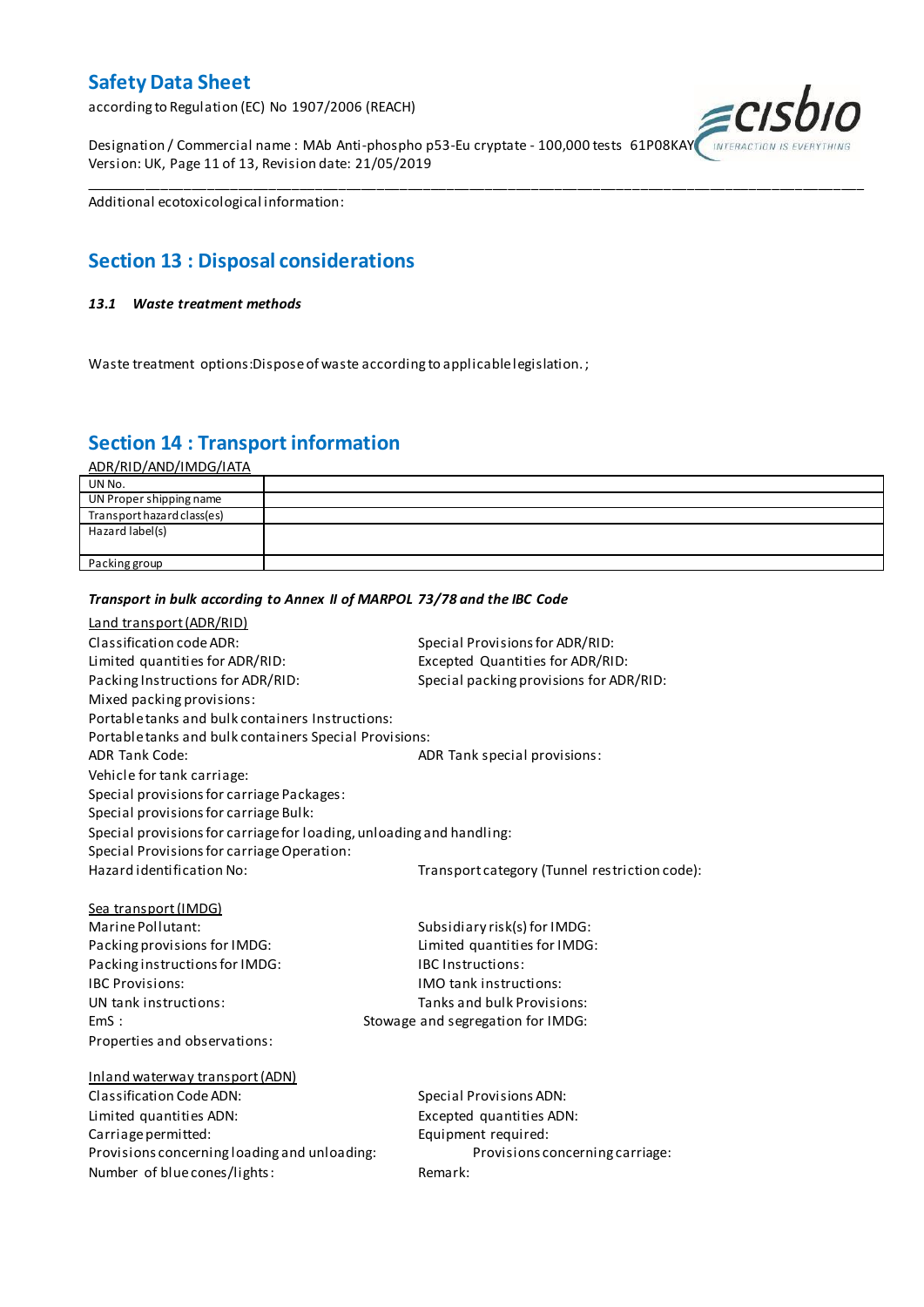according to Regulation (EC) No 1907/2006 (REACH)



Designation / Commercial name : MAb Anti-phospho p53-Eu cryptate - 100,000 tests 61P08KAY Version: UK, Page 12 of 13, Revision date: 21/05/2019

Air transport (ICAO-TI / IATA-DGR) Subsidiary risk for IATA: Excepted quantity for IATA: Passenger and Cargo Aircraft Limited Quantities Packing Instructions: Passenger and Cargo Aircraft Limited Quantities Maximal Net Quantity : Passenger and Cargo Aircraft Packaging Instructions : Passenger and Cargo Aircraft Maximal Net Quantity : Cargo Aircraft only Packaging Instructions : Cargo Aircraft only Maximal Net Quantity : ERG code: Special Provisions for IATA:

\_\_\_\_\_\_\_\_\_\_\_\_\_\_\_\_\_\_\_\_\_\_\_\_\_\_\_\_\_\_\_\_\_\_\_\_\_\_\_\_\_\_\_\_\_\_\_\_\_\_\_\_\_\_\_\_\_\_\_\_\_\_\_\_\_\_\_\_\_\_\_\_\_\_\_\_\_\_\_\_\_\_\_\_\_\_\_\_\_\_\_\_\_\_\_\_\_\_\_\_\_

# **Section 15 : Regulatory information**

#### *15.1 Safety, health and environmental regulations/legislation specific for the substance or mixture*

EU regulations

Authorisations and/or restrictions on use:

Authorisations: Restrictions on use: SVHC :

- Other EU regulations:
- Directive 2010/75/EC on industrial emissions

Not relevant

National regulations

#### *15.2 Chemical Safety Assessment:*

For this mixture, no chemical safety assessment has been carried out

### **Section 16 : Other information**

#### *16.1 Indication of changes*

Date of the previous version:03/05/2019 Modifications:

*16.2 Other informations*

*16.3 Classification for mixtures and used evaluation method according to regulation (EC) 1207/2008 [CLP]:* See SECTION 2.1 (classification).

#### *16.4 Relevant R-, H- and EUH-phrases (number and full text):*